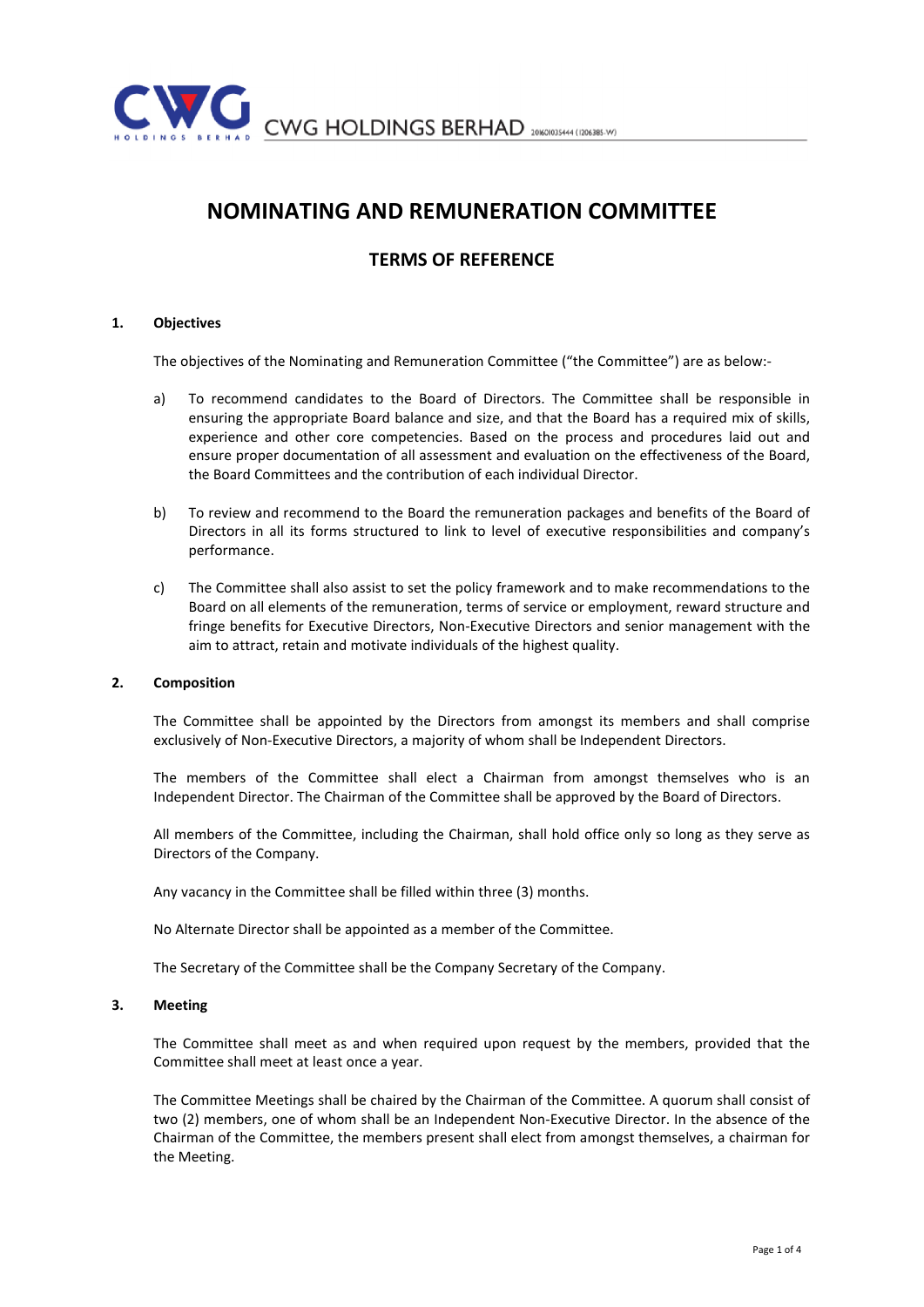CWG HOLDINGS BERHAD 20160103444 (1206385-W)

All matters arising from meetings of the Committee shall be determined by a majority of votes. In the event of an equality of votes, Chairman shall have a casting vote.

Any officers of the Company may be invited to attend where their presence is considered appropriate as determined by the Committee Chairman.

All recommendations and findings of the Committee shall be reported to the Board of Directors through its Chairman for approval and notation respectively. The Company Secretary of the Company acts as the Secretary of the Committee who shall be in attendance and shall record the proceedings of the meeting. In the absence of a meeting, any issues shall be resolved through circular resolution.

# 4. Authority

The Committee in performing its duties shall in accordance with a procedure determined by the Board of Directors and at the cost of the Company.

In carrying out its duties and responsibilities, the Committee shall have:

- a) full, free and unrestricted access to any information, records, properties and personnel of the Company;
- b) review, assess and recommend to the Board of Directors the remuneration packages of the Executive Directors and senior management in all forms;
- c) the power to obtain independent professional advice and expertise necessary for the performance of its duties; and
- d) be able to secure the attendance of external advisers and shall have the discretion to decide who else other than its own members to attend meetings, if the Committee thinks fit.

All members of the Committee shall have access to the advice and services of the Company Secretary.

## 5. Duties and Responsibilities

The duties and responsibilities of the Committee are as follows:-

- a) Nomination Matters
	- i) To review and recommend to the Board the optimum size of the Board that reflects the desired balance of skills and competencies.
	- ii) To consider and recommend to the Board, candidates for any directorships proposed to be filled by the shareholders, the Board or other independent sources, taking into consideration the criteria, such as character, integrity, experience, competence, time, commitment, professionalism, independence and number of directorships in other companies.
	- iii) To review annually the required mix of skills and experience and other qualities including core competencies which Executive and Non-Executive Directors should have, and to consider and facilitate achievement of board gender diversity policies, targets and measures to achieve it.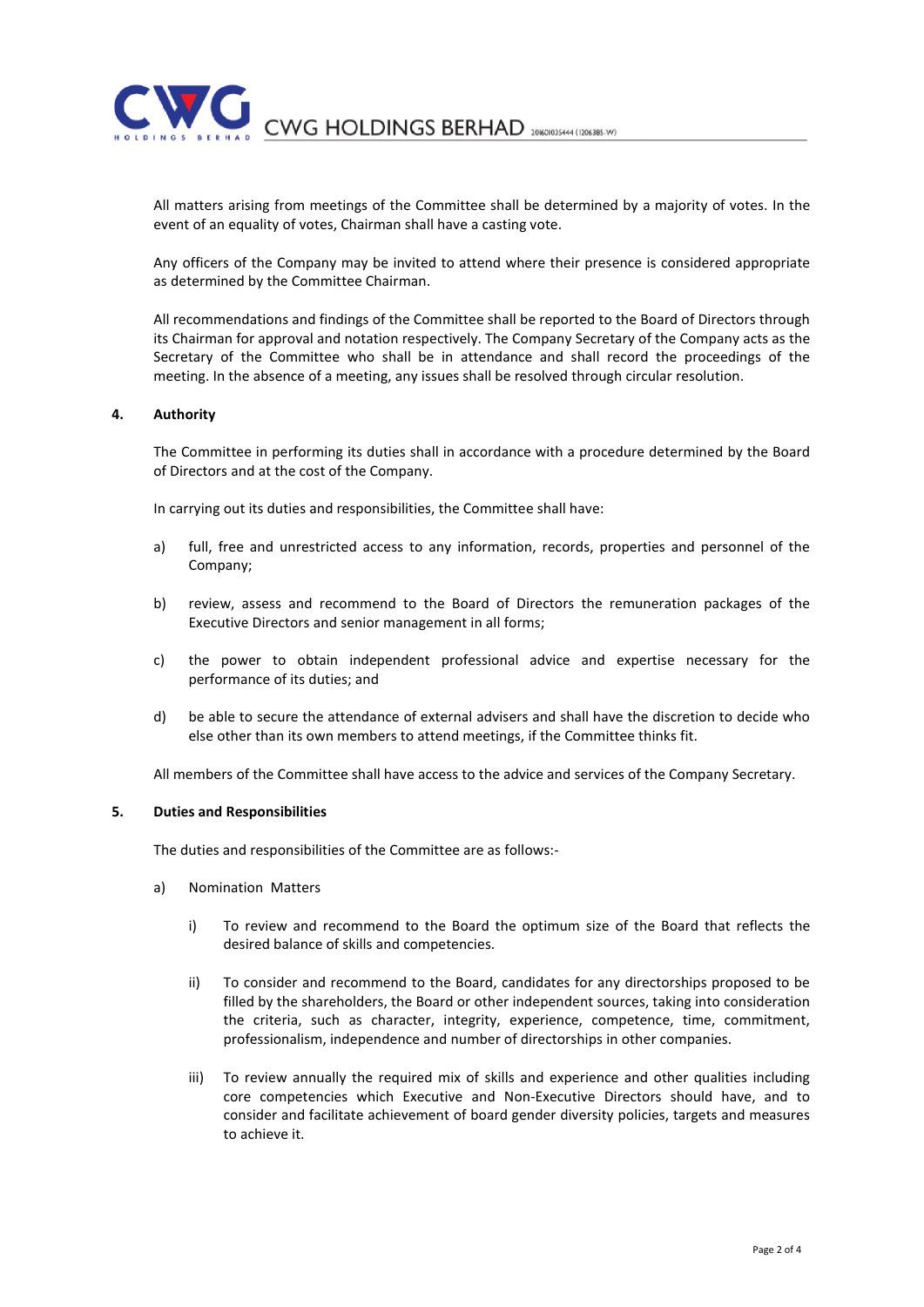

CWG HOLDINGS BERHAD 20160103444 (1206385-W)

- iv) To assess the effectiveness of the Board and Board Committees as a whole and the contribution of each individual Director and Board Committee member. All assessments and evaluations carried out by the Committee would be properly documented and feedback to the Directors in respect of their performance.
- v) To recommend to the Board in nominating the membership of other Board Committee members.
- vi) To assess the retirement of Directors by rotation and eligibility for re-election or reappointment and ensure that at every Annual General Meeting, one-third (1/3) of the Directors for the time being shall retire from office. Every Director shall be subjected to retirement at least once in every three (3) years.
- vii) To consider and recommend the Independent Directors who have served beyond nine (9) years for continuation in office, taking into consideration their performance and ability to continue to contribute to the Board.
- viii) To conduct assessment annually on the independence of each of the Independent Non-Executive Directors to ensure he/she is continually fit and maintain independence in order to provide appropriate scrutiny and impartial judgment.
- ix) To review annually the term of office, competency and performance of the Audit Committee and each of its members to determine whether such Audit Committee and its members have carried out their duties in accordance with their terms of reference.
- x) To ensure that orientation and education programmes are provided for new members of the Board and to review the Directors' continuing education programmes for existing members of the Board.
- xi) To give full consideration to succession planning for Directors in the course of its work, taking into account the challenges and opportunities facing by the Company.
- xii) To develop, maintain and review the criteria to be used in the recruitment process and annual assessment of Directors.
- b) Remuneration Matters
	- i) To set, review, recommend and advise the policy framework on all elements of the remuneration such as reward structure, fringe benefits and other terms of service or employment of the Executive Directors, Non-Executive Directors and senior management.
	- ii) To assess the remuneration packages to ensure that the rewards comparable within the industry and with comparable companies are linked to corporate and individual performance, experience and level or responsibilities undertaken by each individual Director and senior management.
	- iii) To recommend to the Board of Directors the remuneration packages of the Executive Directors, Non-Executive Directors and senior management.
	- iv) To ensure the levels of remuneration be sufficiently attractive and be able to retain Directors and senior management needed to run the Company successfully.